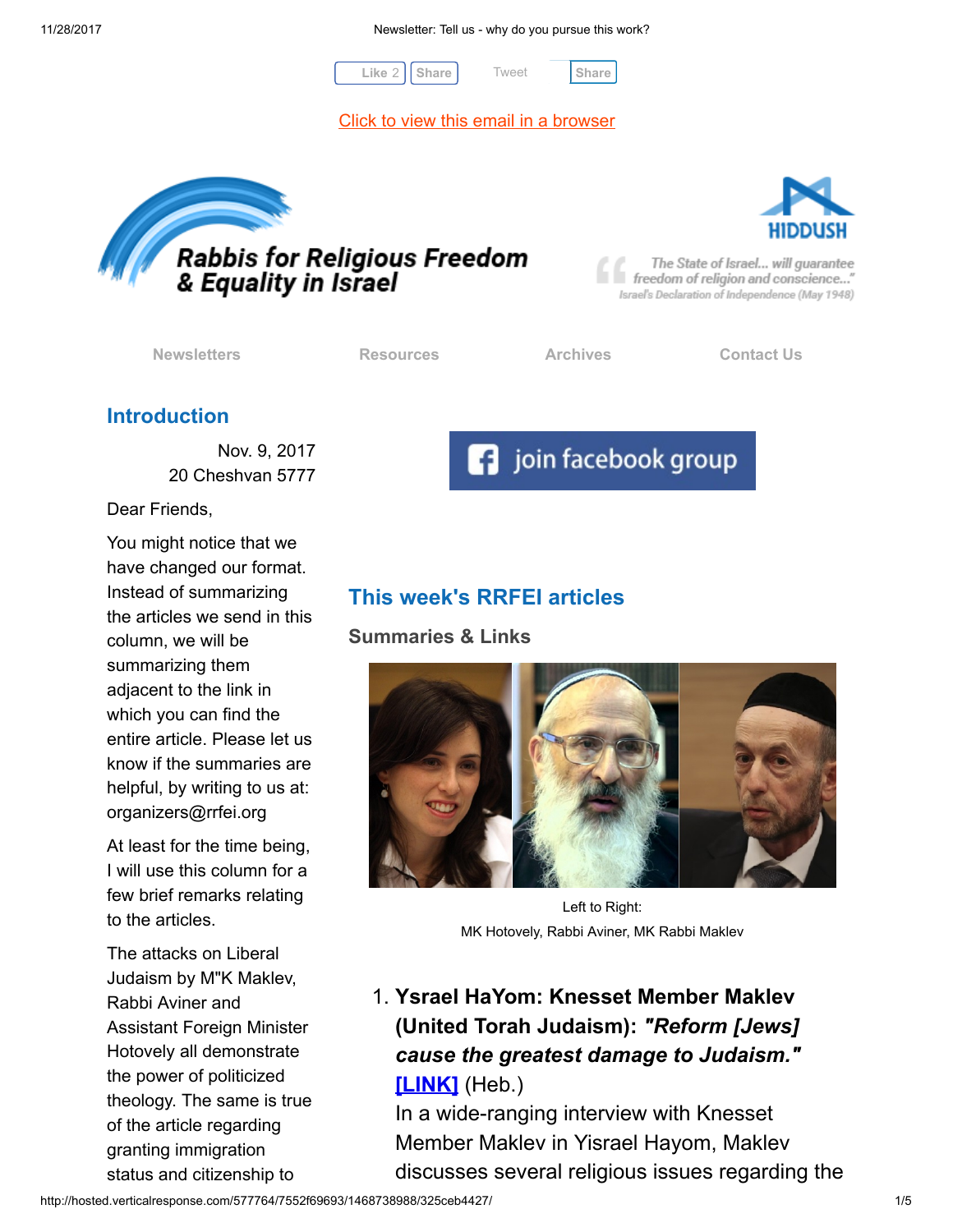people coming from the FSU to marry or form a loving partnership. Not only is politicized theology disastrous for the Jewish state, it is disastrous for Judaism.

Judaism has thrived amidst free scholarly debate. Whether the wars between the Rationalists and the Mystics, the Hasidim against the Mitnagdim, or even The School of Rabbi Akiva against the School of Rabbi Ishmael, Jews chose what to believe for themselves with the guidance of rabbis. But by and large, without the heavy thumb of governmental authority on the scales. שנא את הרבנות the Mishnah tells us.

To think that the Hatam Sofer's statement, "החדש would" אסור מן תורה somehow overshadow the logical thought of the other nineteenth century movements: Modern Orthodoxy, Conservative and Reform Judaism boggles the mind. But only if we care about the logic and free debate of ideas without government intervention.

I assume that whether followers of Herzl or Ahad Ha'am, we are all Zionists in one way or another. I believe building the Jewish State to be holy work, as

liberal Jewish movements and their actions, including military conscription and opening markets on shabbat. Maklev blames the Reform Movement for intermarriage in the U.S. and destroying the unity of the Jewish people, saying they caused the greatest damage to the Jewish people.

He commented that they changed their policy regarding threatening the coalition over opening markets on Shabbat because of the popular reaction against them, an interesting admission. To influence and change the High Court decision they will make it necessary for all municipal aid to be routed and certified through the Interior Ministry.

In response to a Knesset Member calling Reform women "dogs" M"K Maklev says he is not responsible for what other M"Ks say, but that the Reform Movement has certainly acted outrageously and opposes the Hasidim. M"K Maklev does not support opposition in the Hasidic community to conscription.

## 2. Srugim: Rabbi Aviner: "The Reform movement - Traitors to the People" [\[LINK\]](http://cts.vresp.com/c/?FreedomofReligionfor/7552f69693/325ceb4427/8735934b49) (Heb.)

Rabbi Aviner, in a teshuvah answering a politician's welcoming of the Reform Movement, which turned him to Judaism from secularism while the politician lived in the U.S., called the Reform Movememnt traitorous to Judaism past, present and future. Just because the politician owes a debt to the Reform Movement, that does not make the Reform Movement different than its traitorous character. It just means that the Movement accomplished one good thing, and even Nebuchadnezzer could do one good thing. Interestingly, Rabbi Aviner does credit the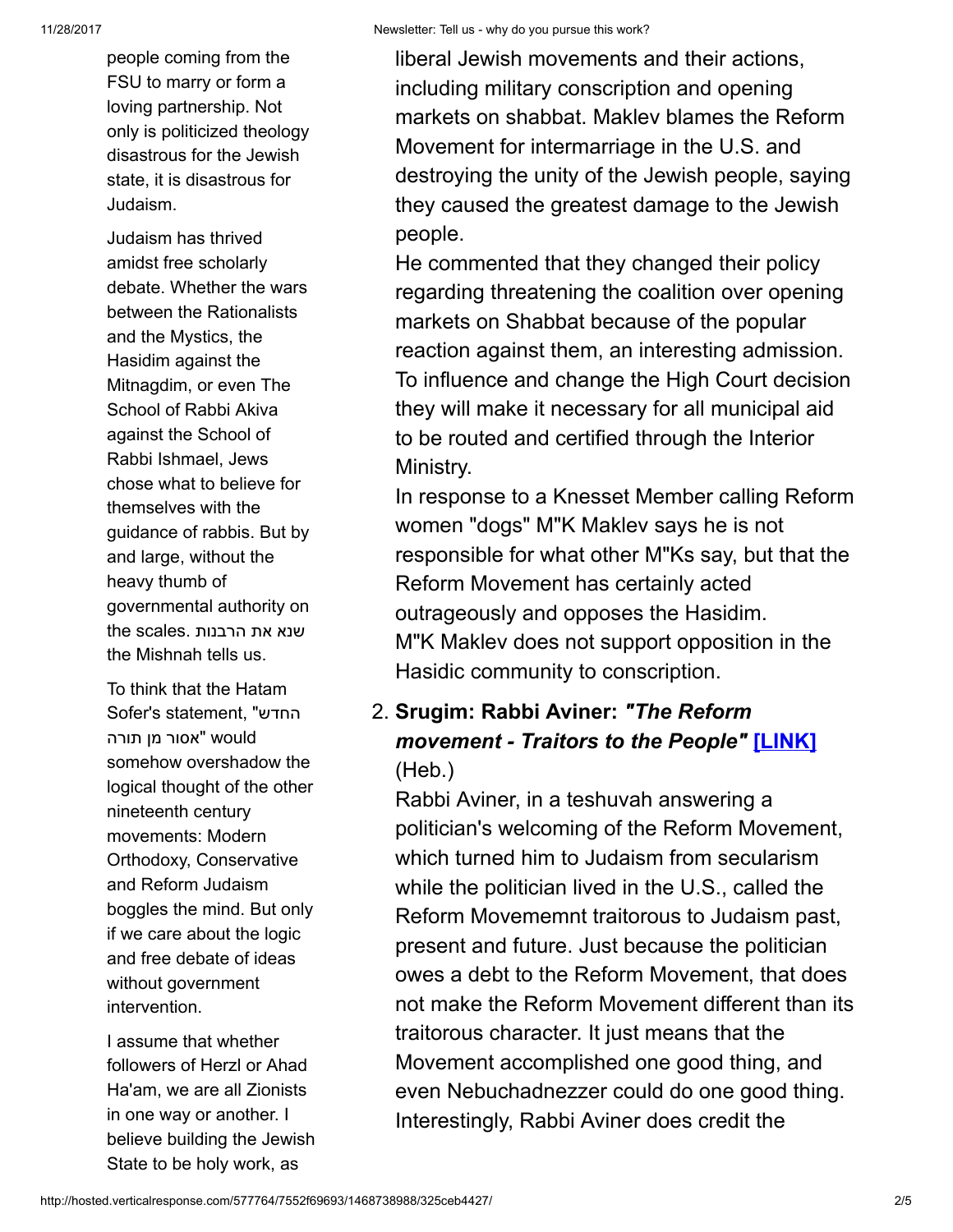did Rav Abraham Isaac Kook. Only Hiddush, among all the international Jewish NGOs, has as its sole mission uniting all the Jewish movements pluralistically to fulfill the dream of a Jewish State for the entire Jewish people. Following the logic of Hotovely, Aviner and Maklev I believe will truncate עמך and destroy Zionism and possibly ultimately Israel. The State is destroying Israel's raison d'etre.

At the moment the strife is political. But I believe ultimately it must revert to whose ideas will triumph. Our work enables the development of an indigenous Israeli Judaism. Whether the question is opening markets on shabbat in Tel Aviv, or public transportation, or marriage, ultimately in a democracy the people will insist on living their lives free of religious coercion. We will win. But how long and with what damage to Judaism and the Jewish people in the interim?

We'd love to get your reactions, and the reasons you pursue this work. Just a few sentences would be nice. Please send your thoughts to: organizers@RRFEI.org

Reform movement with certain modern, natural and pluralistic values, but not with being Jewish.

## 3. Jerusalem Post: MKs claim discrimination against Soviet immigrants who want to marry [\[LINK\]](http://cts.vresp.com/c/?FreedomofReligionfor/7552f69693/325ceb4427/9f00c6eec8)

It seems that the Interior Ministry is discriminating against giving citizenship to non-Jews from the FSU who seek to marry Jews or live together as a couple with citizenship in Israel. There are implications of also removing citizenship from long-standing FSU residents of Israel who seek a long-term relationship with non-Jews from the FSU.

In addition, there appears to be either a slow-up or discrimination against those coming from the FSU at Ben Gurion Airport.

4. Haaretz: Hillel Abruptly Cancels Princeton Speech by Israeli Deputy Foreign Minister [\[LINK\]](http://cts.vresp.com/c/?FreedomofReligionfor/7552f69693/325ceb4427/ddf4c82dee)

Maariv: MK Hotovely against Reform and Conservatives: "Emptying Judaism of [its] Content" [\[LINK\]](http://cts.vresp.com/c/?FreedomofReligionfor/7552f69693/325ceb4427/01f2a2b05d) (Heb.)

While the crisis of canceling the speech of Assistant Foreign Minister Tsipi Hotovely received wide-spread coverage in several newspapers, making it appear that Hotovely's speech was cancelled because of student opposition from the left (Haaretz), Ma'ariv had a very different take on the cause of the cancellation.

Hotovely gave a prior speech at the convention of the ICA, in which she attacked Reform and Eחרו לקחת את" ,Conservative Jews, saying הקליפה והשם של היהדות, את כל המנהגים והמסורת ולרוקן את התוכן מבפנים. ליצוק ערכים ליברליים שאין ליהדות קשר להם" "They chose the shell and the name of Judaism, all of its customs and tradition, and to empty them of content from within. To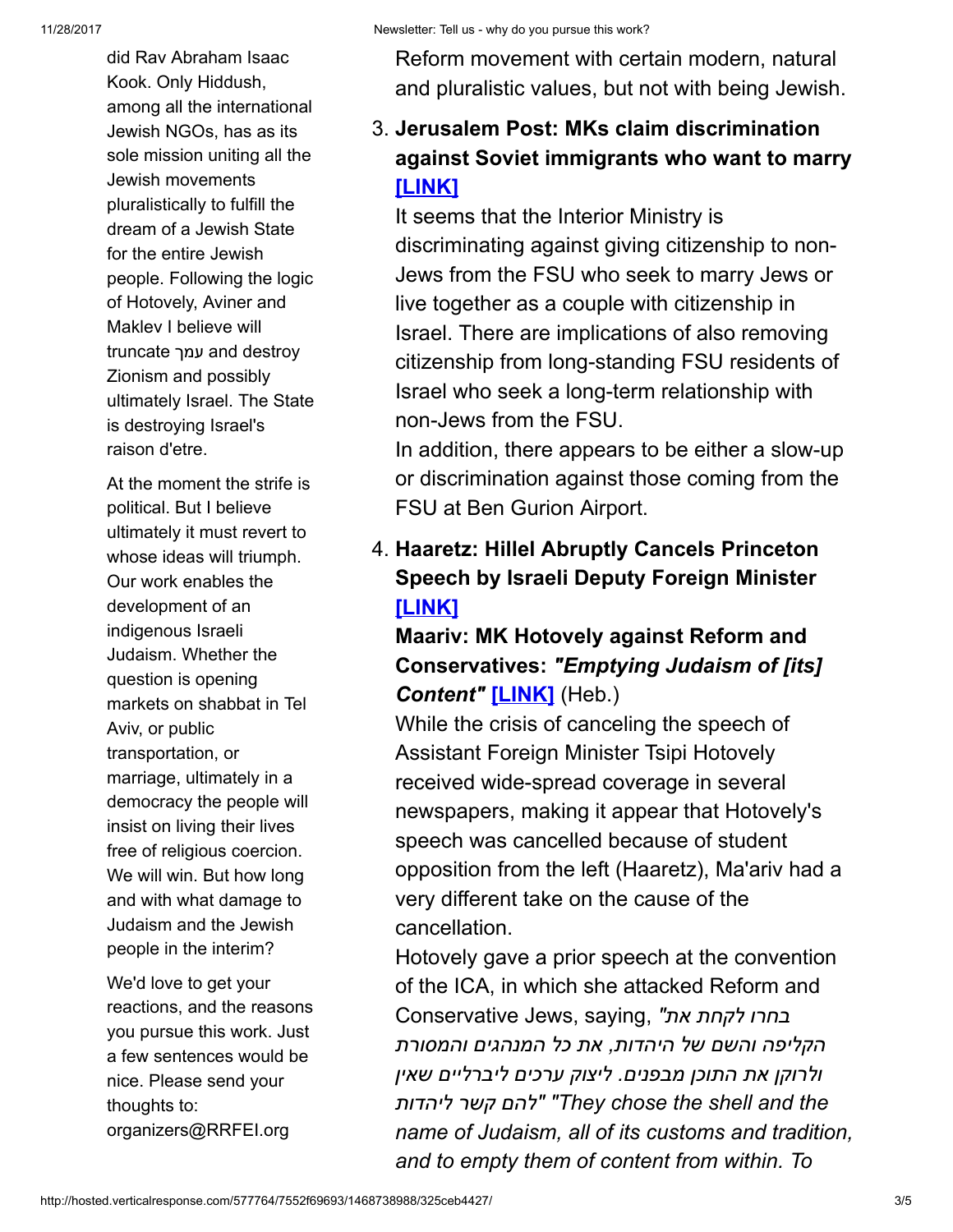11/28/2017 Newsletter: Tell us - why do you pursue this work?

We also look forward to hearing from you in our  $FB$ group.

,כל טוב חברים

Mark

Rabbi Mark H. Levin RRFEI Editor

[facebook](http://cts.vresp.com/c/?FreedomofReligionfor/7552f69693/325ceb4427/3242cee3b7) [email](mailto:organizers@rrfei.org)

### Contact us

email: [organizers@rrfei.org](mailto:organizers@rrfei.org) Phone (US): [646-334-5636](http://cts.vresp.com/c/?FreedomofReligionfor/7552f69693/325ceb4427/bf5dc043ba) Phone (Isr): [054-779-1179](http://cts.vresp.com/c/?FreedomofReligionfor/7552f69693/325ceb4427/c1da861803)

#### Not yet a member?

[Please register here »](http://cts.vresp.com/c/?FreedomofReligionfor/7552f69693/325ceb4427/27fe34b9b7)

cast liberal values that have no connection to Judaism."

(Aviner spoke much the same criticism: see above)

The majority of those present are Reform or Conservative Jews, who reacted angrily. In the second to last paragraph, the article claims that it was this speech, not the right wing content of her expected message, that led to canceling her speech at Princeton, under pressure from the liberal movements.

## 5. Haaretz: Divorcing the Diaspora: How Netanyahu is finally writing off U.S. Jews [\[LINK\]](http://cts.vresp.com/c/?FreedomofReligionfor/7552f69693/325ceb4427/2b120a9d1c)

Last minute addition. Bibi vs. liberal North American Jewry.

#### **Resources**

- [Vision of Hiddush and Rabbis for Religious Freedom](http://cts.vresp.com/c/?FreedomofReligionfor/7552f69693/325ceb4427/e62082d5f9)
- [Hiddush resources](http://cts.vresp.com/c/?FreedomofReligionfor/7552f69693/325ceb4427/3a78a3e1bc)
- [Courts religious & secular](http://cts.vresp.com/c/?FreedomofReligionfor/7552f69693/325ceb4427/b130503704)
- [Conversion](http://cts.vresp.com/c/?FreedomofReligionfor/7552f69693/325ceb4427/9a55233ee0)
- [Death & burial ancient & now](http://cts.vresp.com/c/?FreedomofReligionfor/7552f69693/325ceb4427/5cade51abb)
- [Diaspora-Israel](http://cts.vresp.com/c/?FreedomofReligionfor/7552f69693/325ceb4427/6e4ebd098b)
- [Diversity & inclusivity among Jews](http://cts.vresp.com/c/?FreedomofReligionfor/7552f69693/325ceb4427/0eb33a661b)
- [Diversity & inclusivity in relations with non-Jews](http://cts.vresp.com/c/?FreedomofReligionfor/7552f69693/325ceb4427/34afb353f8)
- [Economic opportunity](http://cts.vresp.com/c/?FreedomofReligionfor/7552f69693/325ceb4427/3ed71aa9cb)
- **[Education](http://cts.vresp.com/c/?FreedomofReligionfor/7552f69693/325ceb4427/1f484d9081)**
- [Gender](http://cts.vresp.com/c/?FreedomofReligionfor/7552f69693/325ceb4427/e61d372274)
- [Kashrut](http://cts.vresp.com/c/?FreedomofReligionfor/7552f69693/325ceb4427/1c643f4678)
- [Marriage & divorce](http://cts.vresp.com/c/?FreedomofReligionfor/7552f69693/325ceb4427/e47c6a9040)
- **[Mikvaot](http://cts.vresp.com/c/?FreedomofReligionfor/7552f69693/325ceb4427/93fb1e8274)**
- [Shabbat transportation for poor & inform](http://cts.vresp.com/c/?FreedomofReligionfor/7552f69693/325ceb4427/79867f9512)
- [Western Wall](http://cts.vresp.com/c/?FreedomofReligionfor/7552f69693/325ceb4427/7e5324ce86)